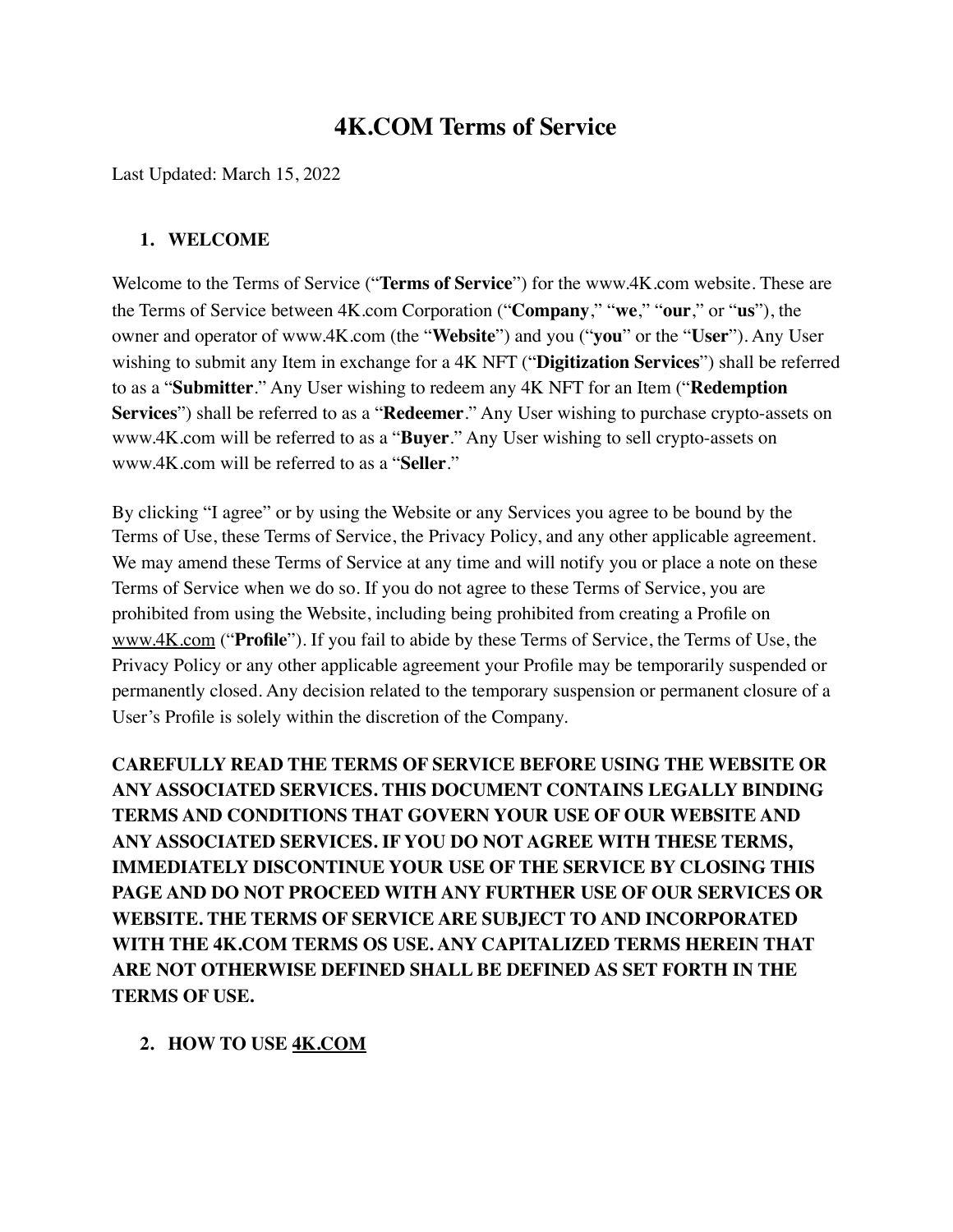The Company provides methods and information to allow Users who access the Website to store and transact real-world assets ("**Asset(s)**" or "**Item(s)**") in a decentralized and autonomous manner (the "**Services**"). To access certain Services or some resources offered on the Website, the User may be asked to provide certain registration details or other information. The Services rely on the Company's decentralized, autonomous suite of smart contracts that enables the creation, use, transfer, exchange, and redemption of 4K non-fungible tokens ("**4K NFTs**") that represent commercial activity for Items. Other Services or resources offered on the Website may require the User to utilize certain Web3 capabilities, such as a crypto-asset wallet capable of interacting with the User's web browser or relevant blockchain nodes. Users of the Website include, but are not limited to, the following categories: (i) Submitters, (ii) Redeemers, (iii) Buyers, and (iv) Sellers. Users may use the Website for a variety of activities and therefore may fall into one or more of such categories from time to time. The classification of a User into one of such categories is not binding upon the Company. These Terms of Service set forth the User's obligations when interacting with the Website based upon the category that they reasonably resemble at the applicable time of use.

- i. **Submitters**. Submitters can visit the Website without registering a Profile. However, in order to participate as a Submitter in our marketplace, you must submit a Digitization Services request and follow the submission process outlined herein.
- ii. **Redeemers**. In order to redeem a 4K NFT and receive an Item in return, you must: (i) add MetaMask (or such other crypto-asset wallet that we may support from time to time) to your browser's extensions or download a crypto-asset wallet as a mobile application if you are accessing our Services from your mobile phone; (ii) connect your crypto-asset wallet to the Website; (iii) approve the Website's signature request, authorizing the Website to interface with your crypto-asset wallet; and (iv) follow the redemption process as outlined herein.
- iii. **Buyers and Sellers**. Users who wish to purchase or sell 4K NFTs for any lawful reason and in accordance with these Terms of Service and the Company's Terms of Use must: (i) add MetaMask (or such other cryptoasset wallet that we may support from time to time) to your browser's extensions or download a crypto-asset wallet as a mobile application if you are accessing our Services from your mobile phone; (ii) connect your crypto-asset wallet to the Website; and (iii) approve the Website's signature request, authorizing the Website to interface with your cryptoasset wallet.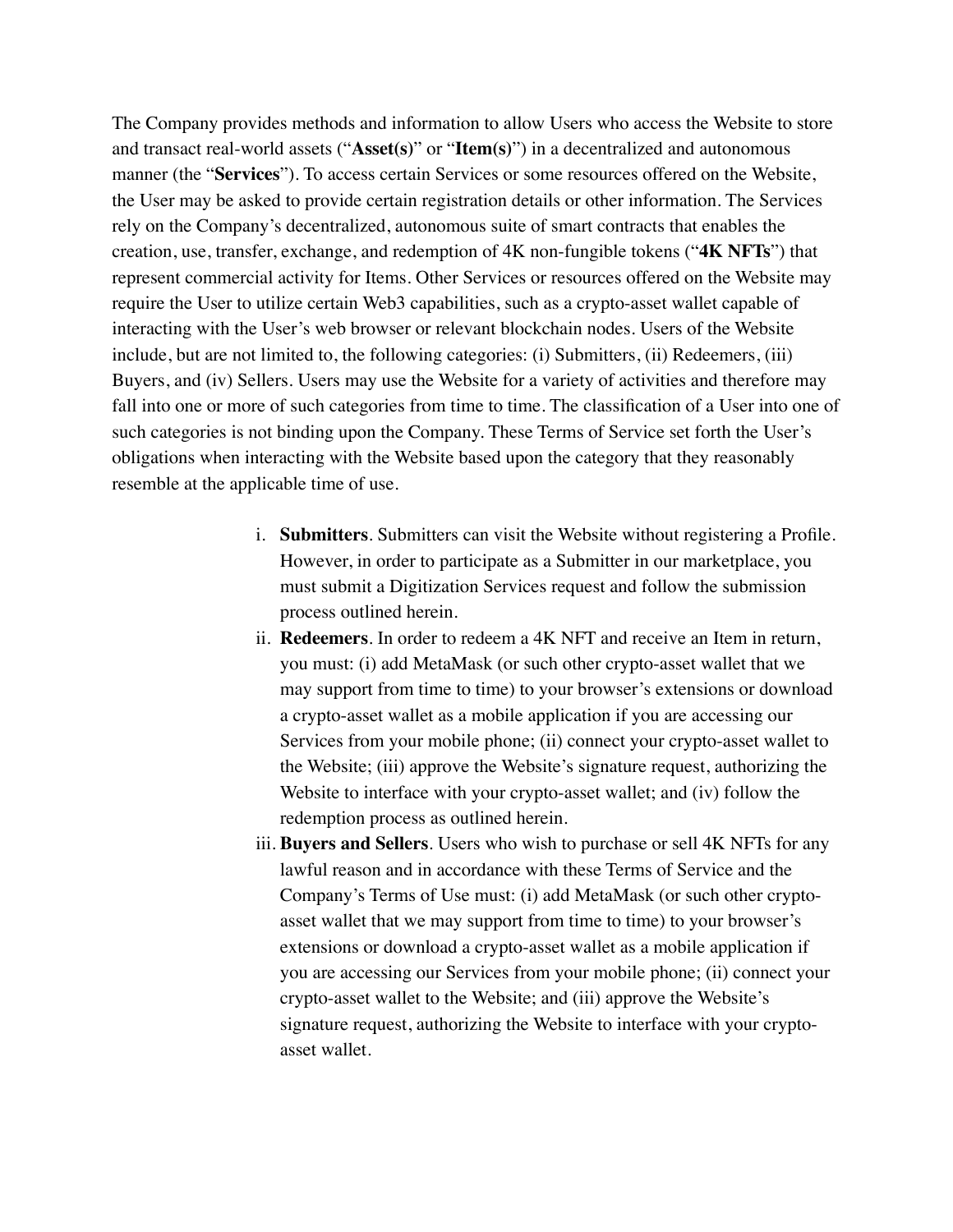All crypto-assets associated with your MetaMask or similar crypto-asset wallet address are custodied by you as the wallet holder, not by the Company. Items displayed on the Website are represented by smart contracts found on the Ethereum (or other applicable) blockchain. These smart contracts provide Users with a traceable, immutable, and cryptographically verifiable transaction log. Your full use and enjoyment of the Services may require you to pay transactional fees as outlined in the Terms of Use.

#### **3. SUBMITTER OBLIGATIONS**

As a Submitter, by using the Company's Services, you represent and warrant that (i) your actions and all aspects of your Item(s) comply with the Terms of Service, Terms of Use, Privacy Policy, and any other published policy of the Company; (ii) you are the owner (or authorized representative of the owner) of each Item and have the legal right to sell the Item and to post all of the Item's descriptions, photos, and other content related to the Item listing; (iii) you are in compliance with all laws or regulations regarding any Item; (iv) you are authorized to use the Services and submit your Item to the Company; and (v) your Item(s) is authentic, in its described condition, and is not a forgery, doctored, or otherwise altered, and you have disclosed all damage or defects with such Item, including significant wear, rips, tears, discoloration, odor, or broken hardware or components. You must accurately describe your Item(s) and any information submitted with an Item must accurately, truthfully, and completely describe the item. The Company may write Item descriptions and fill in Item attributes on Submitter's behalf, but the Company is not obligated to do so.

#### **4. SUBMISSION**

To submit an item, Submitter must first submit a Digitization Services request. The Company reserves the right to reject any Item in its sole discretion, for any reason whatsoever. Upon the Company's approval of the Submitter's request, the Company will share the shipping address for the appropriate storage facility to the Submitter. It is the Submitter's responsibility to arrange for shipping to the Company's storage facility. The Submitter or Submitter's shipper remain responsible for the Item until the Company receives the Item at our storage facility. Submitter must pay any relevant fees and other applicable costs. Submitter shall ship the Item in a timely manner to the Company. Upon receipt of an Item from Submitter, the Company will visually inspect the Item to the best of the Company's ability to confirm the Item meets the Company's condition standards. The applicable condition standards will be determined by the Company in its sole discretion and are subject to change at the Company's discretion. If any Item is damaged, the Company shall notify Submitter and arrange for alternative arrangements for such Item. The Company may offer authentication services, but is under no obligation to do so. In the event that the Company offers authentication services, the Company will use commercially reasonable efforts to confirm the Item is authentic.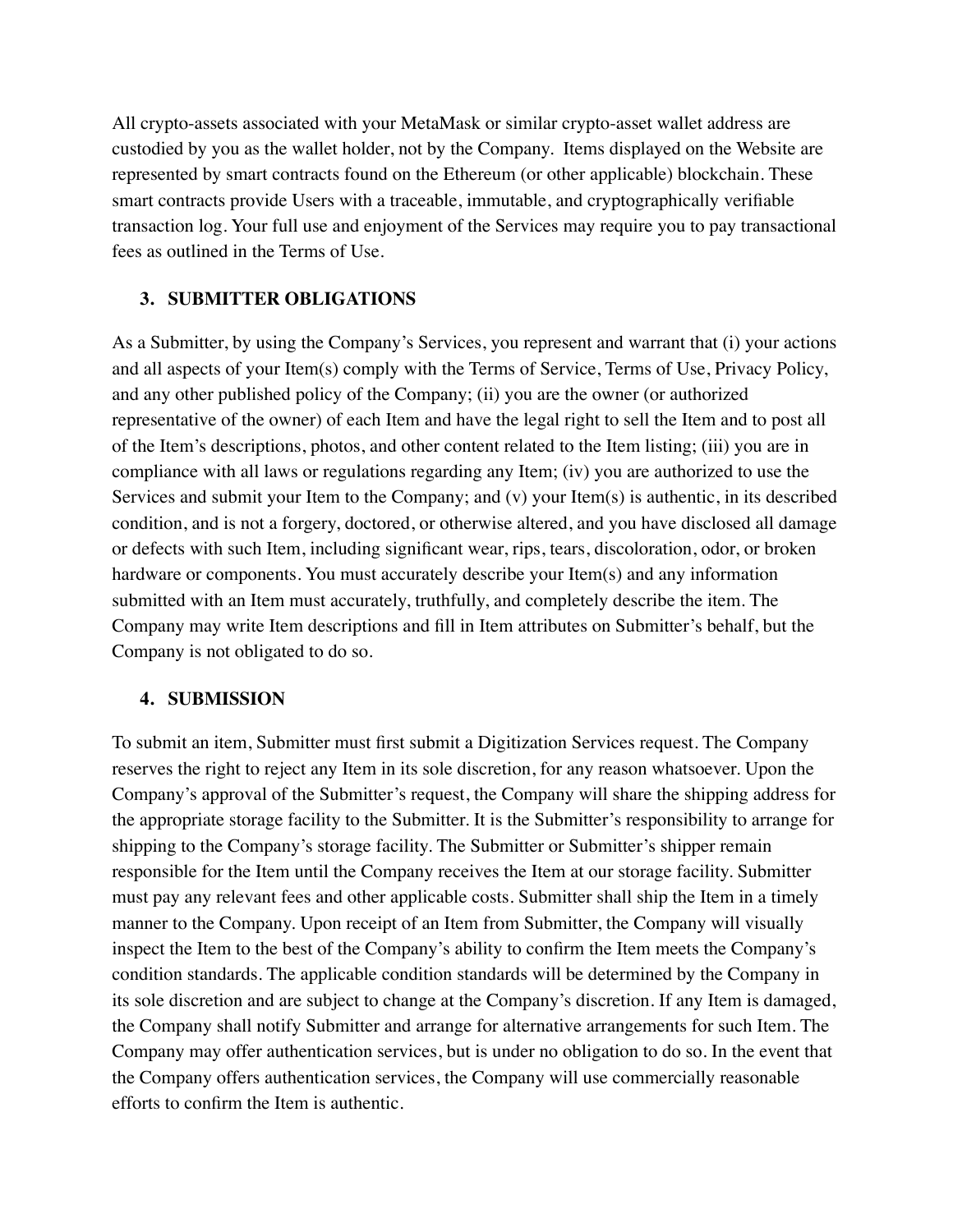Should the Company reject any of Submitter's Items for any reason, where Submitter refuses to arrange for pickup from Company's facility, the Company will consider the Item abandoned after thirty (30) days and may charge Submitter reasonable expenses incurred due to such refusal to arrange pickup. The Company has the right, in our sole and absolute discretion, to refuse to accept returns or other refunds and/or to charge restocking fees for returned or abandoned Items.

### **5. COUNTERFEITS**

The Company takes counterfeiting and fraud seriously. If Submitter provides a counterfeit Item or attempts to defraud the Company, the Company reserves the right to do any or all of the following, in its sole discretion: (i) remove or suspend Submitter from the Services; (ii) refuse to return any Item submitted by Submitter; (iii) place limits on Submitter's use of the Services; (iv) charge Submitter's payment method for costs, expenses, and fees incurred by the Company as a result of Submitter's action or inaction; (v) ship the Item back to Submitter at Submitter's expense; (vi) provide the counterfeit Item to law enforcement; or (vii) destroy or dispose of the counterfeit Items. Submitter hereby agrees that each of the foregoing remedies are reasonable and justified upon the Company's discovery of counterfeit Items or fraudulent actions, even if those Items or actions were not known by the Submitter at the time to be counterfeit or fraudulent action at issue. Submitter understands and agrees that if the Company provides the counterfeit Item to law enforcement, Submitter's communications and any property claim with respect to that Item will be solely with that law enforcement agency and not with the Company, and that Submitter's personal information shall be shared with law enforcement along with any such Item. We may also require additional identification information from you if you engage in certain high-value transactions or high overall payment volumes.

#### **6. STORAGE**

Upon Submitter's receipt of an Item, the Company shall store the submitted Item for a period of one (1) year from the date of receipt at Company's storage facility free of charge ("**Initial Storage Period**"). After the expiration of the Initial Storage Period, the Company reserves the right to charge Submitter a storage fee for any Items stored by the Company with 30 days' notice. Failure by Submitter to pay any storage fees in a timely manner may result in: (i) the Company making the item available for pickup by the Submitter; or (ii) the Item being considered abandoned and such abandoned Item may be forfeited, sold, or otherwise liquidated. If the submitted Item is assigned or transferred by any means including, but not limited to, the sale of the associated 4K NFT while within the custody of the Company, the assignee will bear full responsibility for all such storage fees and all other rights and obligations of the User under this Agreement.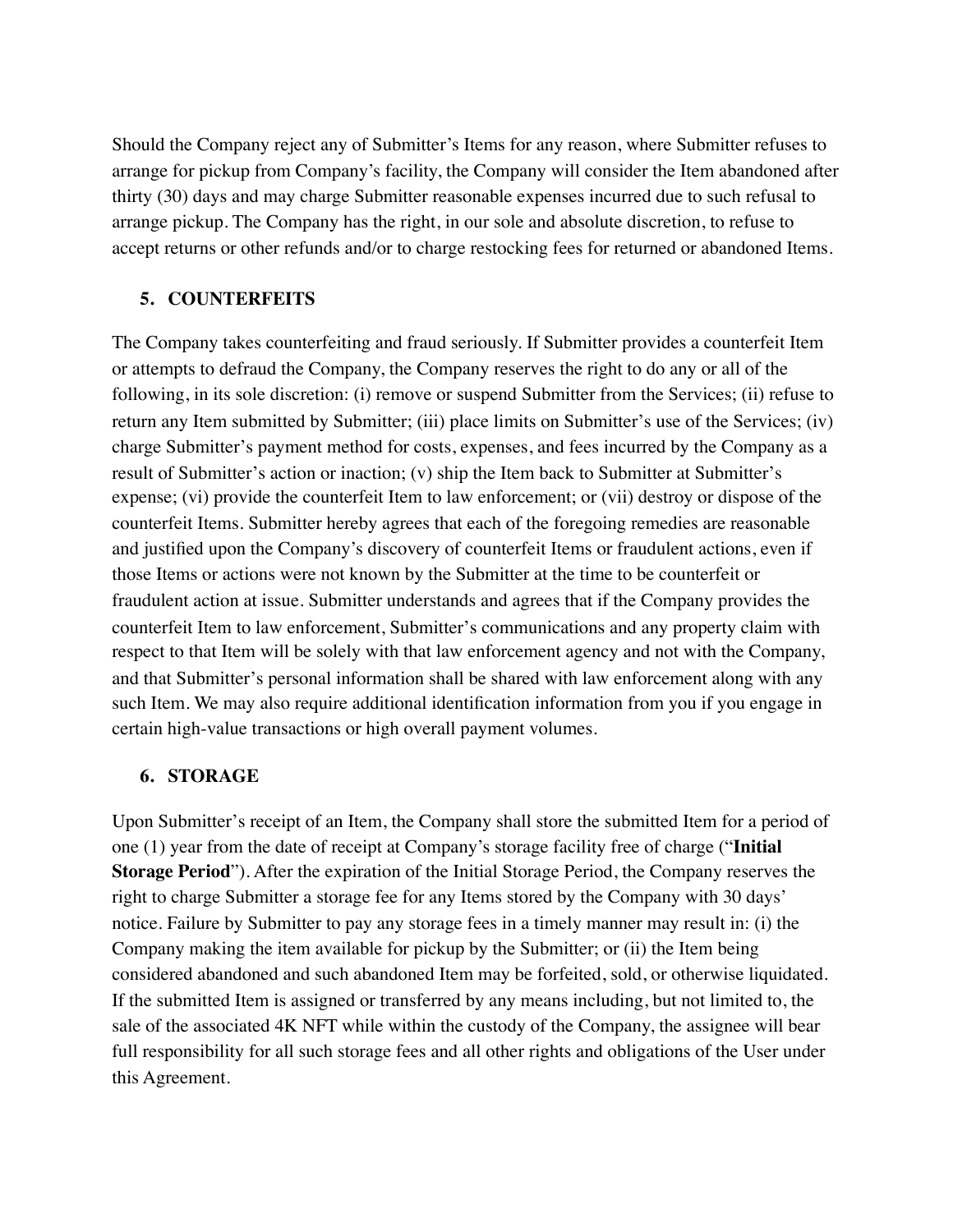### **7. NFT ISSUANCE EVENT**

Prior to submitting any item to the Company for conversion into a 4K NFT, Submitter shall provide the Company with all information necessary for the Company to issue the corresponding 4K NFT including, but not limited to: (i) a description of the Item and its condition as described in Section 3 of this Agreement, (ii) all relevant documentation related to the User's ownership of the Item and (iii) the User's crypto-asset wallet address. Once such information has been received by the Company, a 4K NFT will be minted and issued by the Company in its sole discretion (the "**NFT Issuance Event**"). Submitter must verify the accuracy of Submitter's crypto-asset wallet prior to providing it to the Company. Submitter's crypto-asset wallet shall be subject to the Terms of Use and the Company shall not be liable for any issues with Submitter's crypto-asset wallet. Submitter shall be solely liable and responsible for Submitter's crypto-asset wallet. The Company shall not be responsible for any connection issues, incompatible wallets, technical difficulties, or any other errors related to any crypto-asset wallet and Submitter understands that failure to verify Submitter's crypto-asset wallet may result in improper 4K NFT issuance that may not be reversed or resolved. Any such failure is not the fault of the Company.

### **8. 4K NFT ISSUES**

After a 4K NFT has been properly minted and issued to Submitter, Submitter shall be solely liable and responsible for such 4K NFT and the Company shall have no liability to Submitter regarding such 4K NFT. The Company may not assist Submitter with any issues related to 4K NFTs after the 4K NFT has been properly issued to Submitter. Issues may include, but are not limited to, a loss, error, transfer, or theft.

### **9. TAXES**

We are not responsible for any tax treatment related to your 4K NFTs, including, but not limited to, any gain, loss, or income generation experienced while using our Services. You are solely responsible for payment of all applicable sales, use, and other taxes and government charges, whether federal, state or foreign, for the submission or redemption of any Items. The Company shall not be responsible for any tax withholdings on your behalf.

#### 10. **REDEMPTION**

In order for Redeemer to use the Redemption Services, Redeemer must follow the redemption process as set forth herein. Only an owner of a 4K NFT that was minted by the Company and has a corresponding Item that is being stored by the Company may redeem the associated Item stored. Any 4K NFTs eligible for redemption shall be viewable within Redeemer's Profile as displayed on the User's dashboard ("**Dashboard**") after Redeemer's digital wallet has been properly connected to the Services. The Company may not be able to resolve any issues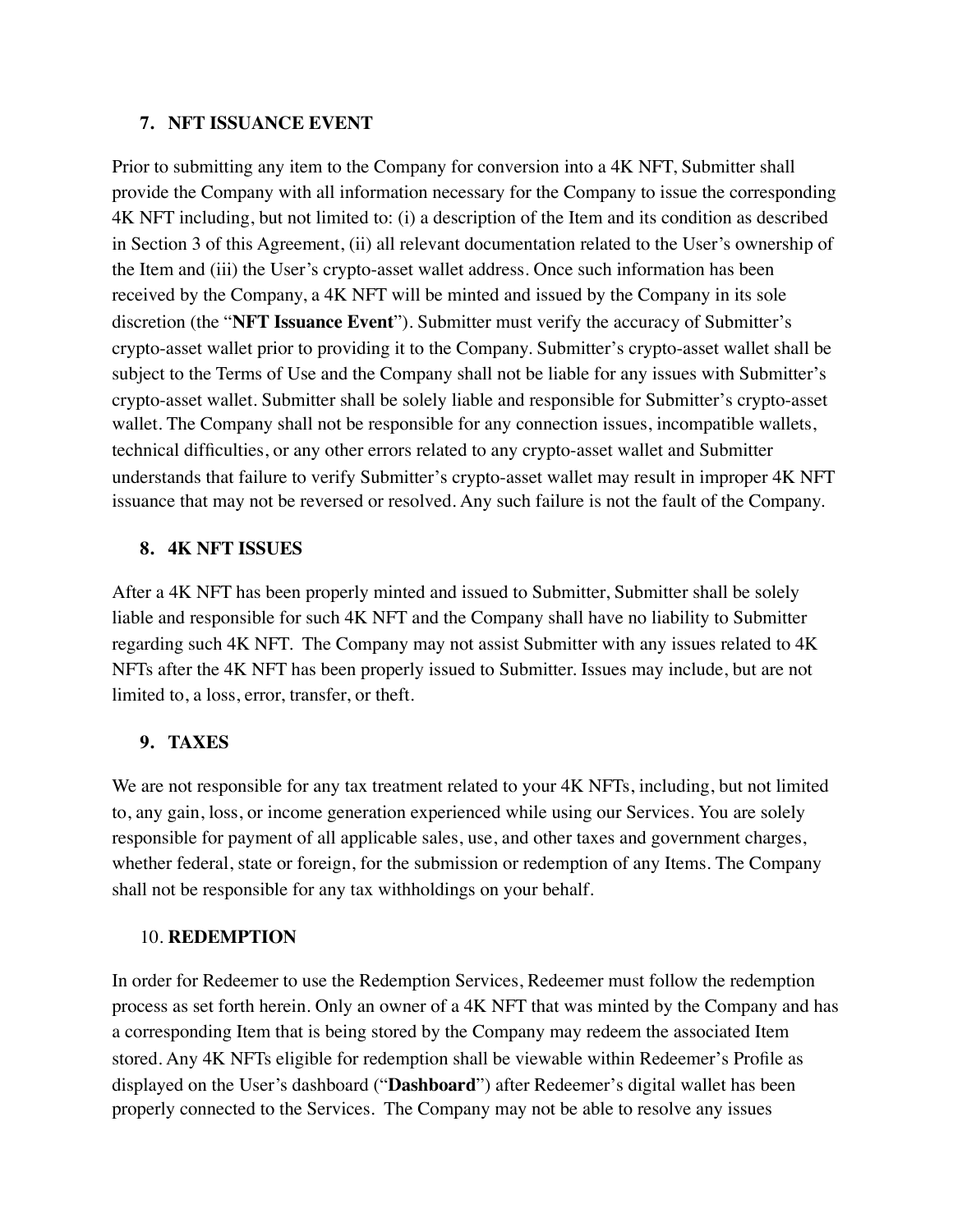regarding the status of any 4K NFT that does not appear on a Redeemer's Dashboard for any reason whatsoever.

#### 11. **REDEMPTION CONFIRMATION AND SHIPPING**

Upon receipt of Redeemer's request to redeem an Item associated with Redeemer's 4K NFT, the Company shall process such request and provide Redeemer with confirmation of such redemption request. An item is considered successfully redeemed once it is made available for pickup by Redeemer or Redeemer's agent. It is Redeemer's responsibility to arrange shipment from the Company's storage facility to Redeemer's desired destination. Upon successful redemption, Redeemer may pay applicable charges related to a redemption request and the Company will burn Redeemer's 4K NFT. Redeemer is solely responsible for address verification. The Company shall not be responsible for any errors or omissions caused by Redeemer during the redemption process. At the time of redemption, Redeemer may be able to select from multiple third-party options and signature may be required to accept redeemed items. The Company does not engage in any interstate or international commerce. All shipping is handled by third-party entities. Prices to ship to different locations are not controlled by the Company and may vary. The Company does not transport the Items and cannot guarantee shipping times. The risk of loss and title for Items passes to you or to the carrier upon tender of the Item to the thirdparty shipping carrier by the Company. Where any Item is undeliverable and returned to the Company, the Company reserves the right to charge an additional processing fee to re-process any returned, redeemed Item.

#### 12. **TERMINATION**

If your Profile with the Company is suspended, closed, cancelled or terminated, you remain responsible for all unpaid fees, including, without limitation, transaction fees, storage fees, or any other applicable fees, plus any interest and penalties thereon, as applicable. If you owe the Company any fees, we may terminate or suspend your Profile until such fees are paid. We may, at our sole discretion, either suspend or terminate your Profile if you violate these Terms of Service, our Terms of Use, our Privacy Policy, or any other policy published regarding the Services, or if we determine, in our sole discretion, that any of your actions have harmed or may harm the Company or a third party. All provisions of these Terms of Service which by their nature should survive termination shall survive termination, including, without limitation, ownership provisions, warranty disclaimers, indemnity, and limitations of liability.

#### 13. **PRIVACY**

The Company values your privacy and understands your privacy concerns. Our Privacy Policy describes how we handle the information you provide to us when you use the Services. Our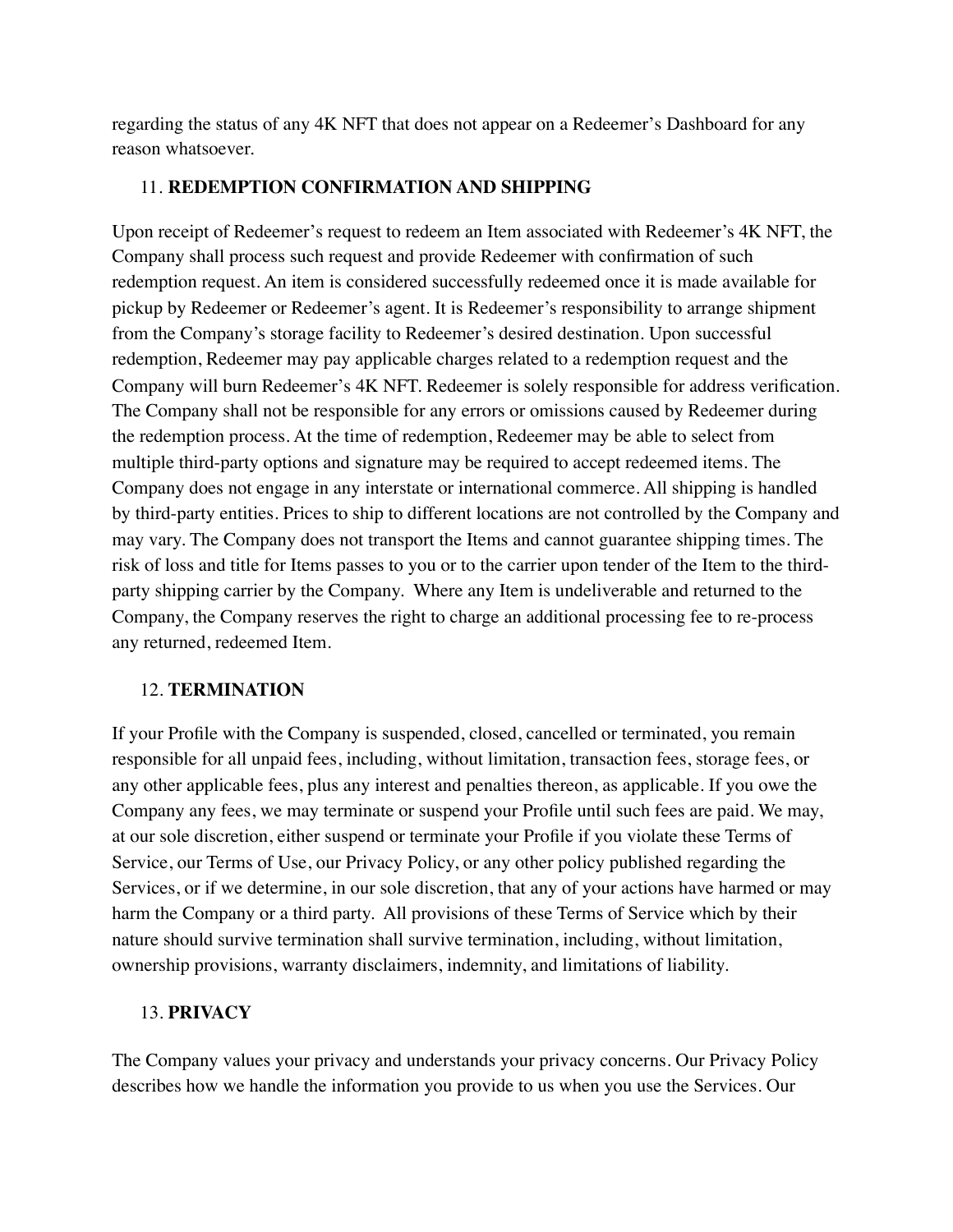Privacy Policy is incorporated into these Terms of Service, and it governs your submission of information to the Company.

### **14. COMMUNICATION PREFERENCES**

By creating a Profile, you consent to receive electronic communications from the Company (e.g., via email, push notification, text messages, or other types of messages). These communications may include notices about your Profile (e.g., transactional information) and are part of your relationship with us. We may also send you promotional communications via email we think will be of interest to you. You understand that you are not required to provide this consent as a condition of using the Services and you may opt out of these communications through the Services or through your mobile device's operating system (with the possible exception of important service announcements and administrative messages) by emailing [help@4k.com](mailto:help@4k.com) with the word "Unsubscribe" as the email's subject.

## 15. **RIGHT TO REFUSE SERVICE**

The Company reserves the right to, in our sole discretion, temporarily suspended, or deactivate your Profile and any listings of your Items and/or 4K NFTs, or to permanently close your Profile. We also reserve the right to refuse service to anyone, for any reason, and at any time. We may place a hold on your Profile or any associated crypto-asset wallet at any time, in our sole discretion.

### 16. **FRAUD AND CRIMINAL ACTIVITY**

If, in the Company's sole discretion, we suspect that you are using the Services in a fraudulent, deceptive, or criminal manner, we reserve the right to terminate or suspend your Profile immediately. Furthermore, we may hold an Item for an indefinite period of time until such issue has been resolved. Where applicable, we may share your information with third parties, including law enforcement, and reserve the right to pursue any and all criminal or civil actions related to your suspected fraudulent, deceptive, or criminal behavior.

### 17. **REDEEMER CONTENT AND SUBMITTER CONTENT**

We do not claim any ownership rights in or to any User Content; however, by inputting or uploading any User Content onto the Services, you grant the Company a license to your User Content in accordance with our Terms of Use. We are not responsible for any claims or information in any User Content posted through the Services.

### 18. **RE-POSTING OF USER CONTENT**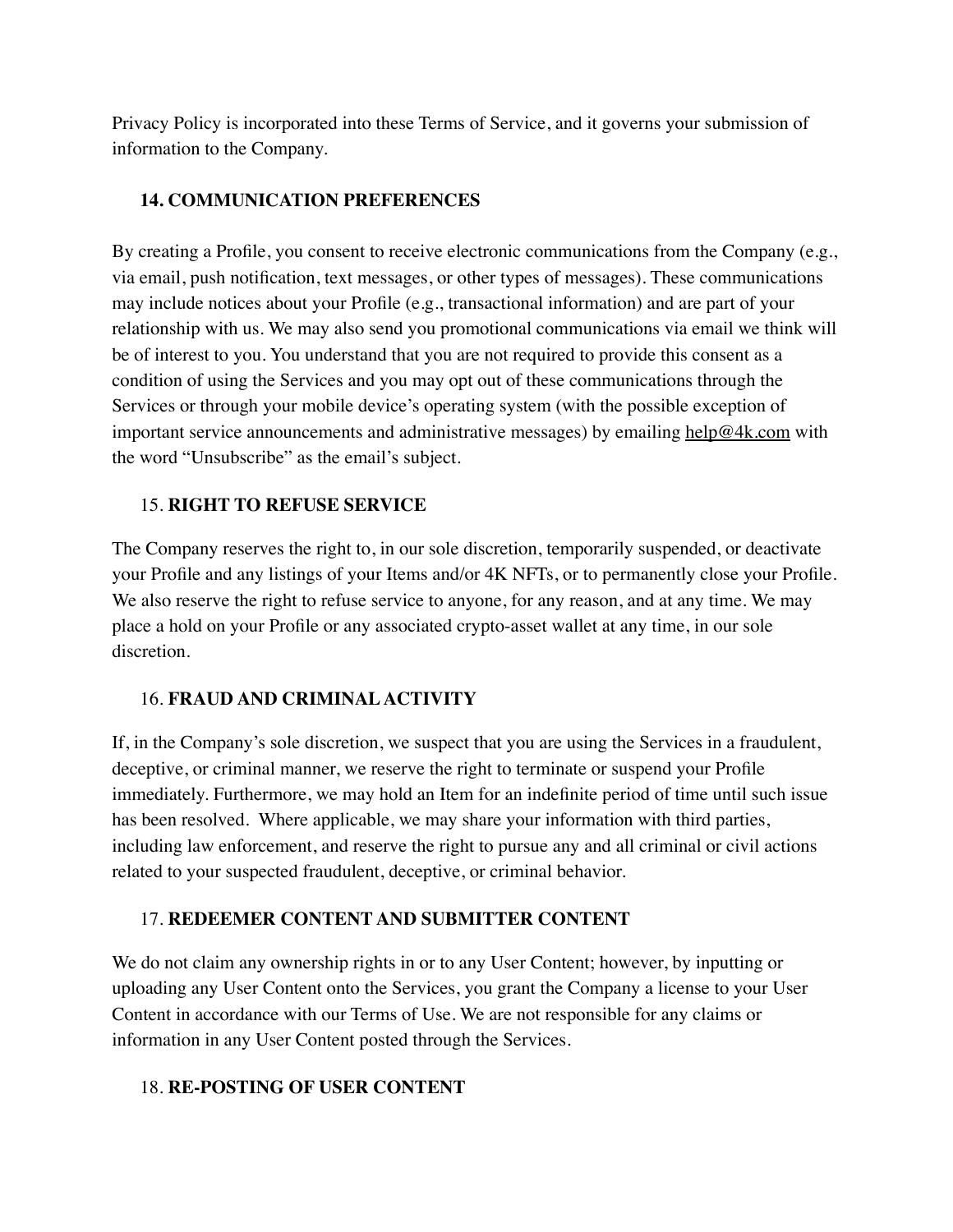By posting User Content on the Website, it is possible for a third-party to re-post your User Content on another website. You agree to hold the Company harmless against any dispute concerning use of your User Content. If you post the image of any item offered for sale through the Services on another website, then such image posted on the other website must provide a link back to the listing on the Website.

# 19. **SCOPE OF CONTROL**

You are solely responsible for your conduct, interactions, and activities in connection with the Services. You agree to use the Services for lawful purposes only. You agree not to take any action that might affect the security of the Services, or render the Services partially or wholly inaccessible to others.

The Company does not endorse any company, content, items, assets, or other items listed on the Services or any other websites or other resources associated with any User of the Services. You agree that the Company shall not be, and is not responsible or liable for, any damage or loss, directly or indirectly, caused or alleged to be caused by or in connection with the use of or reliance on any content, items, assets, reviews, ratings, comments, or any other information available on the Services or on any websites or resource posted, linked to, or referenced via the Services.

### 20. **PROFILE HOLDS**

From time to time, the Company may place a hold ("**Hold**") on your Profile. Some of the reasons that we may place a Hold on your Profile include but are not limited to the following: (i) if we have reason to believe that Items offered or your actions have violated this Agreement, may harm our business, are deceptive, misleading, unlawful or have harmed a third party or interfere with a third party contractual right; (ii) at the request of our payment processors or due to delayed payment; and/or (iii) if required in order to comply with a court order, subpoena, writ, injunction, or as otherwise required under applicable laws and regulations. If you have questions about a Hold we may have placed on your Profile, or need information about how to resolve the Hold, please contact us. Additionally, we may suspend your access to the Services while such Hold is in place.

# 21. **ADDITIONAL INDEMNIFICATION**

YOU AGREE TO INDEMNIFY AND HOLD HARMLESS THE COMPANY FOR AND FROM ANY AND ALL CLAIMS OR DEMANDS, INCLUDING REASONABLE ATTORNEYS' FEES, MADE BY ANY THIRD-PARTY DUE TO OR ARISING OUT OF (A) YOUR FAILURE TO ABIDE BY THESE TERMS OF SERVICE, THE TERMS OF USE, OUR PRIVACY POLICY, AND ANY OTHER DOCUMENT INCORPORATED BY REFERENCE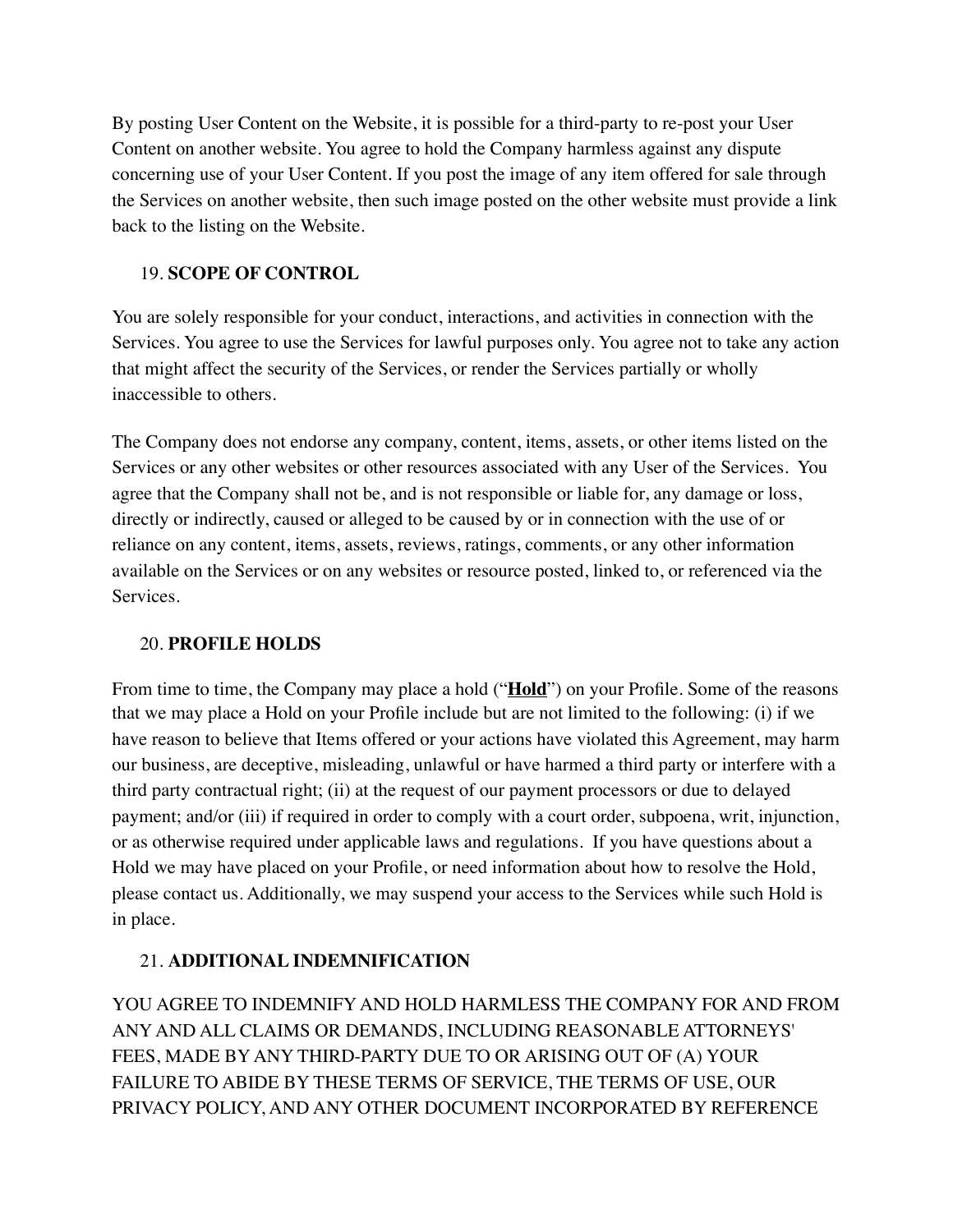IN THESE TERMS OF SERVICE, (B) YOUR VIOLATION OF ANY LAW OR THE RIGHTS OF A THIRD-PARTY, (C) YOUR USE OF THE SERVICES, INCLUDING THE REDEMPTION AND AUTHENTICATION SERVICES, (D) YOUR USER CONTENT, AND (E) YOUR NEGLIGENCE OR WILLFUL MISCONDUCT.

# 22. **RELEASE**

YOU RELEASE THE COMPANY FOR AND FROM ANY AND ALL CLAIMS, DEMANDS, AND DAMAGES OF EVERY KIND AND NATURE, KNOWN OR UNKNOWN, ARISING FROM, RELATED TO, OR IN CONNECTION WITH, (A) YOUR USE OF THE WEBSITE OR SERVICES, (B) THE USE OF THE WEBSITE BY OTHERS, (C) YOUR ACTIONS, INACTIONS, AND/OR OMISSIONS, (D) THE PROMOTION OR ADVERTISING OF ITEMS ON THE WEBSITE, AND (E) THE USE OF THE WEBSITE TO AUTHENTICATE OR REDEEM ANY ITEMS.

# 23. **SEVERABILITY**

If any provision of these Terms of Service is held to be unenforceable, then such provision will be modified to reflect the Company's intent and to become enforceable. All remaining provisions of these Terms of Service will remain in full force and effect. If two (2) or more provisions of these Terms of Service or any other agreement you may have with the Company are deemed to conflict with each other's operation, the Company shall have the sole right to elect which provision remains in force.

# **24. INJUNCTIVE RELIEF FOR BREACH**

You agree that your obligations under this Agreement are of a unique character that gives them particular value; breach of any of such obligations will result in irreparable and continuing damage for which there will be no adequate remedy at law; and, in the event of such breach, the Company will be entitled to injunctive relief and/or a decree for specific performance, and such other and further relief as may be proper (including monetary damages if appropriate).

# 25. **NO AGENCY**

You and the Company are independent contractors, and no agency, partnership, joint venture, employee-employer, or franchiser-franchisee relationship is intended or created by these Terms of Service or any other agreement.

# **26. ASSIGNMENT**

This Agreement shall extend to and be binding upon the parties hereto and their respective successors and assigns; provided, however, that the obligations under this Agreement shall not be